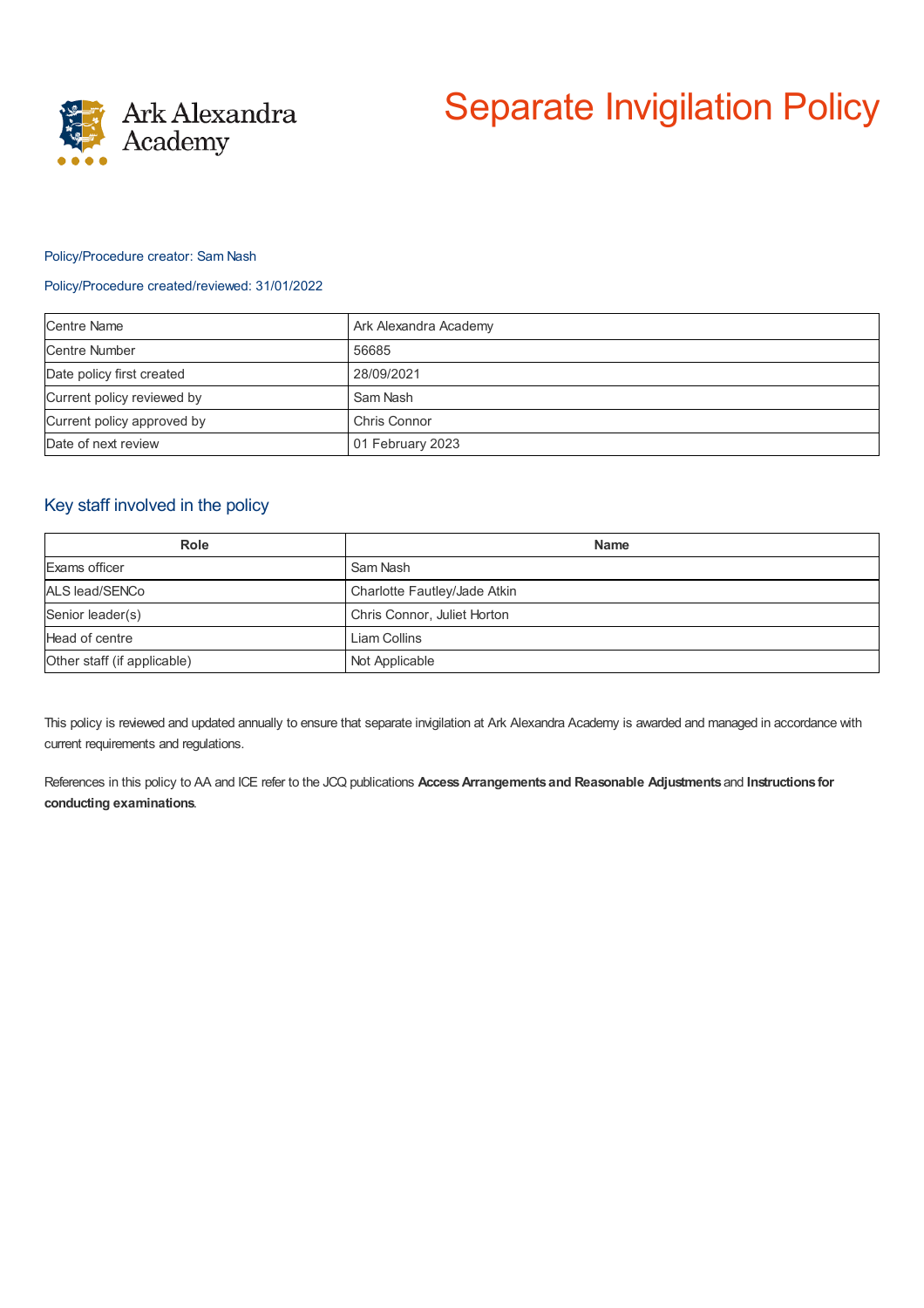# Introduction

Separate invigilation within the centre is an available access arrangement as defined in the JCQ regulations. This is an arrangement where a candidate with an established difficulty may be eligible to take an examination accommodated in another room separate to the main cohort.

# Purpose of the policy

The purpose of this policy is to confirm the criteria when this arrangement may be considered and granted for a candidate at Ark Alexandra Academy in compliance with the regulations.

# 1. Decisions on the awarding of the arrangement

At Ark Alexandra Academy, decisions on the awarding of the arrangement are made by:

#### **SENCo**

Decisions are based on:

- Whether the candidate has a substantial and long term impairment which has an adverse effect (AA 5.16)
- The candidate's normal way of working within the centre (AA 5.16)
- Ensuring the proposed arrangement does not unfairly disadvantage or advantage the candidate (AA 4.2.1)

Additional information:

Not applicable

# 2. Criteria for the awarding of the arrangement

Separate invigilation will be considered where the arrangement would prevent a candidate from being placed at a substantial disadvantage and where the following conditions are met:

- The candidate has an established difficulty as defined in section 5.16 of the JCQ's **AccessArrangements and Reasonable Adjustments** publication (ICE 14.18)
- (updated 2021/22) The candidate has a long-term medical condition or long term social, emotional and mental health needs (AA 5.16)
- The candidate's difficulties are established within the centre and known to relevant staff or a senior member of staff with pastoral responsibilities (AA 5.16)
- (updated 2021/22) Separate invigilation reflects the candidate's normal way of working in internal tests and mock examinations because of a long term medical condition or long term social, emotional and mental health needs (AA 5.16)
- Where a candidate is subject to separate invigilation within the centre, the regulations and guidance within the JCQ publication **Instructions for conducting examinations**will be adhered to, particularly in relation to accommodation and invigilation arrangements (ICE 14.18)

Additional information:

Not applicable

## 3. Separate room arrangements

At Ark Alexandra Academy arrangements for seating candidates in rooms separate to the main cohort may be put in place in other circumstances. As and